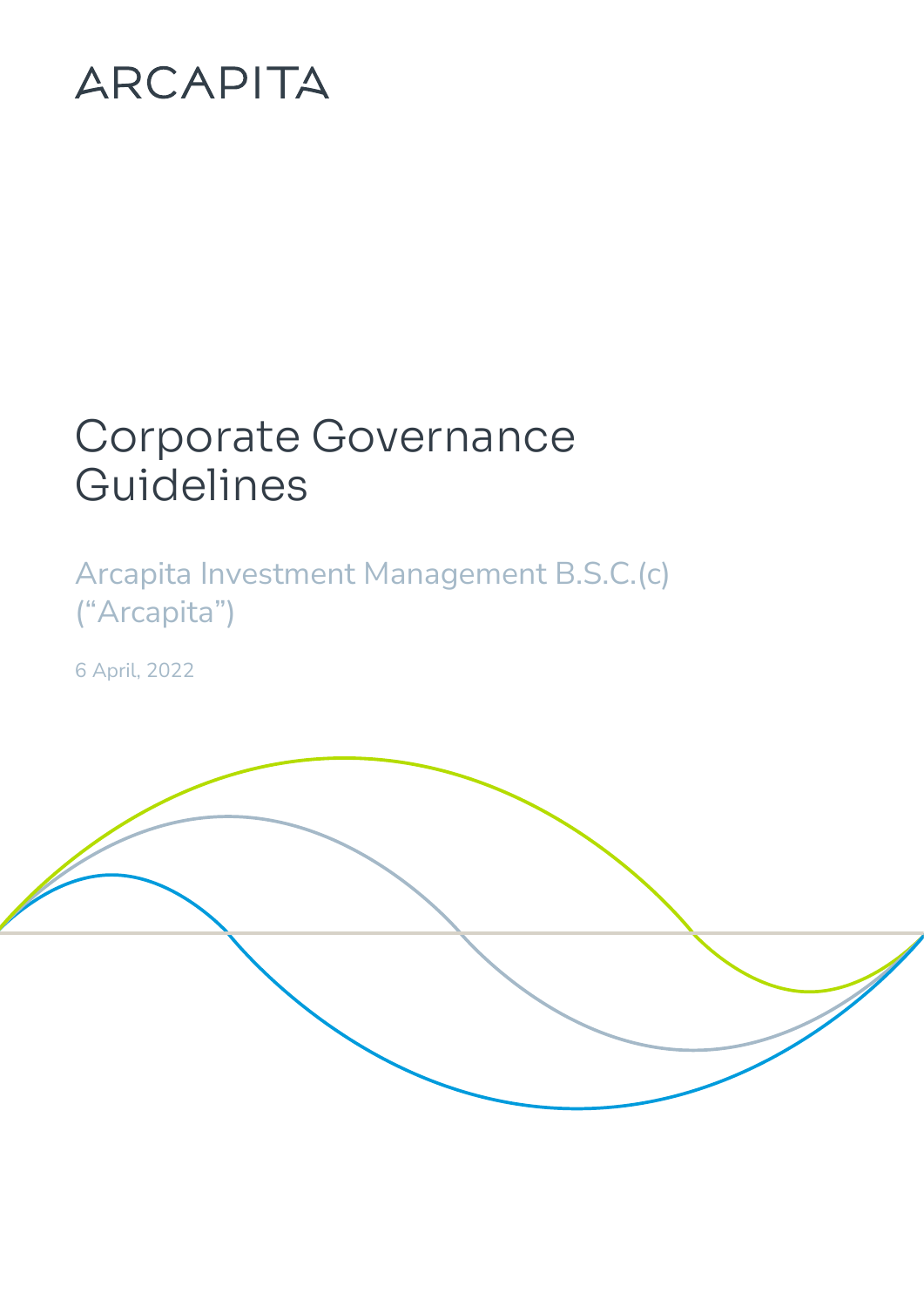# Table of Contents

| PRINCIPLE 3: The Board will have rigorous controls for financial audit and reporting, internal control and compliance    |
|--------------------------------------------------------------------------------------------------------------------------|
| PRINCIPLE 4: Arcapita will have rigorous and transparent procedures for appointment, training, and evaluation of the     |
|                                                                                                                          |
| PRINCIPLE 6: The Board will establish a clear and efficient management structure for Arcapita and define the job titles, |
| PRINCIPLE 7: Arcapita will communicate with shareholders, encourage their participation and respect their rights 10      |
|                                                                                                                          |
| PRINCIPLE 9: As an Islamic Investment Business, Arcapita will follow the principles of Islamic Shari'ah.  11             |
| PRINCIPLE 10: Ensure the integrity of the financial statements submitted to shareholders through appointment of          |
| PRINCIPLE 11: Arcapita shall seek through social responsibility to exercise its role as a good citizen 11                |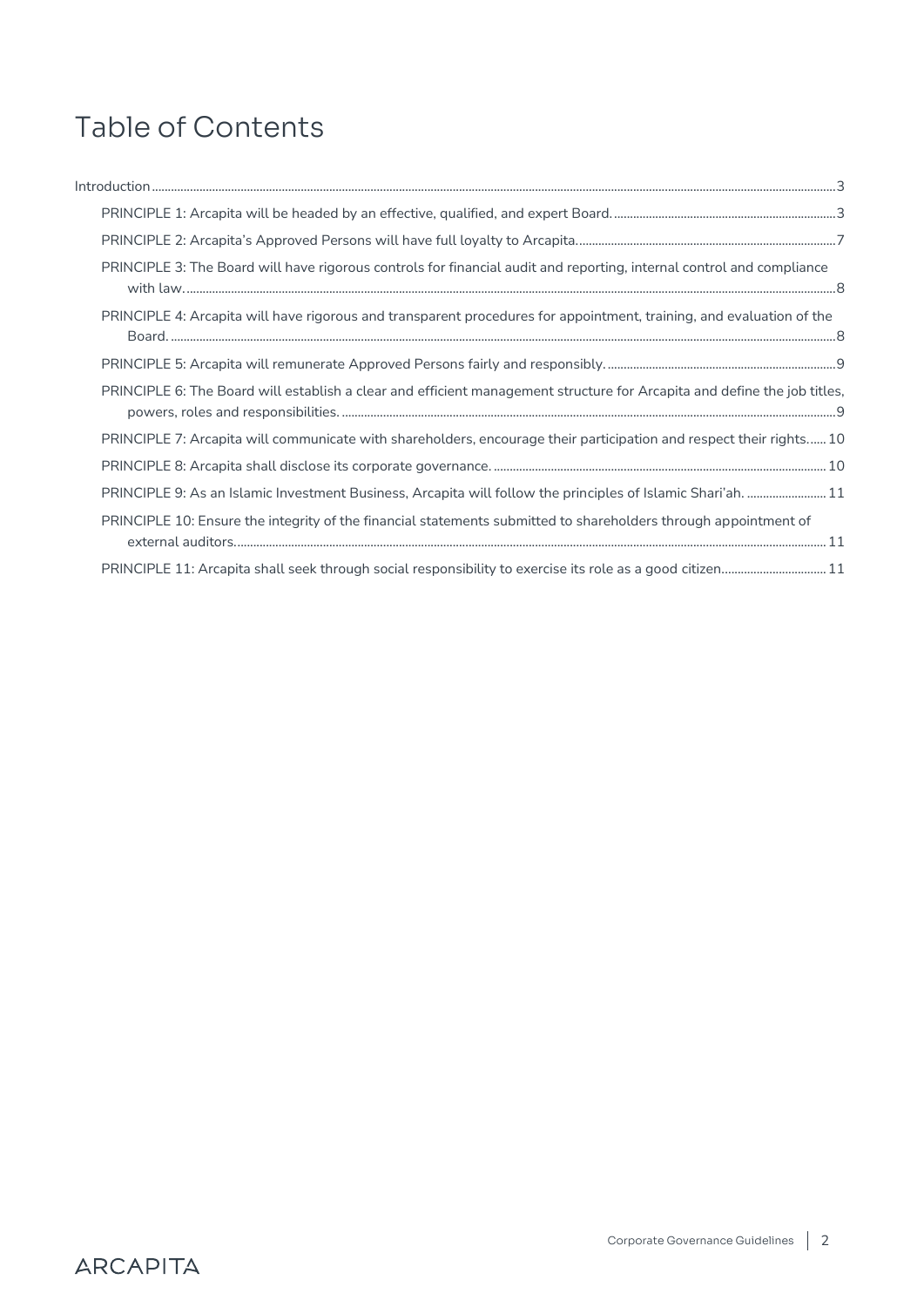# <span id="page-2-0"></span>Introduction

Arcapita Investment Management B.S.C.(c) ("Arcapita") since its inception has focused on creating a leading international investment firm, resourced to originate the highest quality alternative investments from across the globe. From the outset, the backbone of the business has been supported by a carefully cultivated corporate culture that encourages teamwork, innovative thinking and integrated decision making with regard to its Directors, officers and employees, and best business practices with regard to corporate governance and transparency for the benefit of its shareholders.

The Ministry of Industry, Commerce and Tourism in Bahrain, first issued a Corporate Governance Code in 2011 and a revised and updated Corporate Governance Code 2018 (the "Governance Code"), which applies to Arcapita. Simultaneously the Central Bank of Bahrain ("CBB") has issued a revised High Level Controls Module in the CBB's Rulebook 4 ("Module HC") which sets forth requirements that will be met by Arcapita as an Investment Business Licensee with respect to (i) corporate governance principles in the Governance Code, (ii) international best practices corporate governance standards, and (iii) related high level controls and policies.

Arcapita's Board of Directors (the "Board") has resolved to adopt these Corporate Governance Guidelines ("Guidelines") which cover the issues and material stated in Module HC and the CBB's Module PD (Public Disclosure) as well as other corporate governance matters deemed appropriate by the Board.

# <span id="page-2-1"></span>PRINCIPLE 1: Arcapita will be headed by an effective, qualified, and expert Board.

#### The Board's Composition

- The board of directors (the "Board") shall consist of at least five (5) members and no more than fifteen (15) members. The directors of the Board (each a "Director", collectively the "Directors") shall include persons with experience so that the rest of the Directors can benefit from their expertise and experience.
- At least half of the Board shall be non-executive Directors and at least three of whom shall be independent Directors who meet the requirements set forth in Appendix 1 to the Governance Code.
- The chairman of the Board (the "Chairman") or his deputy shall not be the chief executive officer of Arcapita, in order to have a proper balance of power and have greater substantive capacity for the Board to take decisions independently.
- The Board (through its Executive Administration and Corporate Governance Committee ("EAC")) shall regularly review the number and composition of its members, to ensure that its size is sufficient to make effective decisions and to enrich the Board with different views and perspectives.
- When a new Director is inducted, Arcapita (represented by the Chairman) shall provide the new Director with an introduction to Arcapita's business and Board's duties and responsibilities, particularly in legal and regulatory aspects and the requirements of the Governance Code.
- Arcapita shall have a written appointment agreement with each Director to clarify the duties, powers, responsibilities, authorities and other matters of directorship, including the term, time commitment envisaged, the committee assignment if any, remuneration and expense reimbursement entitlement (as applicable), and access to independent professional advice, when necessary.
- Potential non-executive Directors shall be made aware of their duties and responsibilities prior to their nomination, in particular with regard to work time commitment required for them.
- The Board shall review the independence of each director, at least once a year, in light of the interests disclosed by such directors and their conduct. Each independent director shall provide the Board with all necessary and updated information for this purpose.

#### The Board's Responsibilities and Duties

**ARCAPITA** 

All directors on the Board (each a "Director", collectively the "Directors") should understand the Board's role and responsibilities under the relevant and applicable law and the Governance Code, in particular: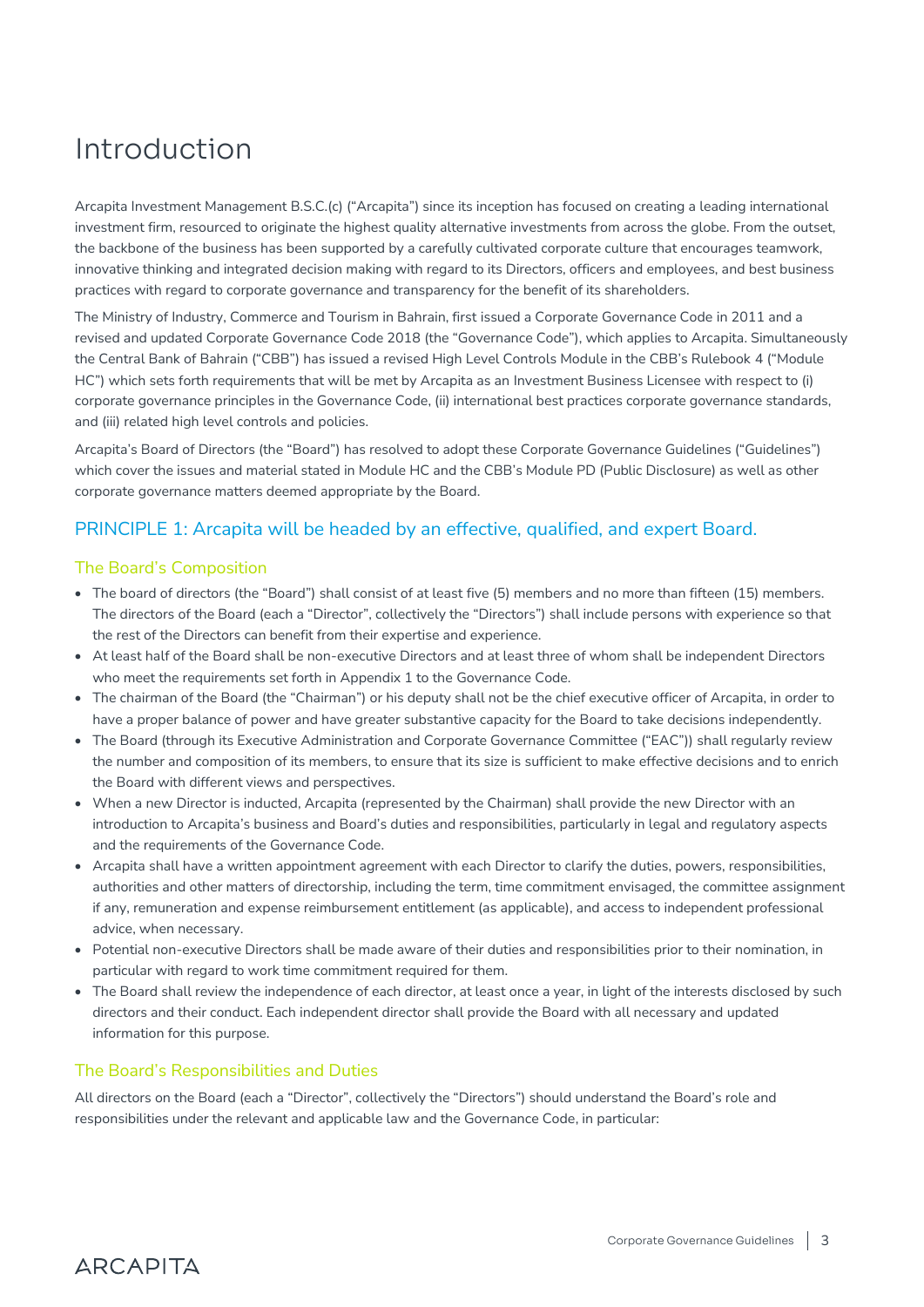- the Board's role as distinct from the role of the shareholders (who elect the Board and whose interests the Board serves) and the role of the senior managers (whom the Board oversees), and
- the Board's fiduciary duties of care and loyalty to the Company and the shareholders.

The Directors shall be responsible, both individually and collectively, before the shareholders for achieving Arcapita's objectives and purposes. They shall be primarily concerned with the interest of Arcapita, which shall take precedence over any other interest, including the interest of the shareholders represented by them.

The Board shall represent all shareholders, and shall perform the duty of devotion and loyalty in matters relating to Arcapita, and safeguard and promote the interest of Arcapita.

The Board's role and responsibilities include but are not limited to:

- Arcapita's overall business performance and strategy;
- Adopting the commercial and financial policies associated with Arcapita's business performance and achievement of its objectives;
- Drawing, overseeing and periodically reviewing Arcapita's plans, policies, strategies and key objectives and setting standards and values governing Arcapita's business;
- Setting and generally supervising the regulations and systems of internal controls;
- Determining Arcapita's optimal capital structure, strategies and financial objectives and approving annual budgets;
- Causing financial statements to be prepared which accurately disclose Arcapita's financial position and presenting them at the annual general meeting ("AGM");
- Monitoring management's performance, and ensuring that the operations run smoothly to achieve Arcapita's objectives and that they do not conflict with the applicable Laws and Regulations;
- Convening and preparing the agenda for shareholder meetings;
- Monitoring conflicts of interest and preventing abusive related party transactions;
- Assuring equitable treatment of shareholders including minority shareholders;
- Maintaining a statement of its responsibilities for a) adoption and annual review of strategy, b) adoption and review of the management structure and responsibilities, c) adoption and review of systems and control framework; and d) monitoring the implementation of strategy by management;
- Assessing the adequacy of capital;
- Setting performance objectives;
- Overseeing major capital expenditures, divestitures and acquisitions;
- Notifying the CBB of major changes to strategy or corporate plan;
- Ensuring and demonstrating to the CBB that:
	- Arcapita's operations are measured, monitored and controlled by appropriate, effective and prudent risk management systems commensurate with the scope of Arcapita's activities;
	- Arcapita's operations are supported by an appropriate control environment;
	- management develops, implements and oversees the effectiveness of comprehensive know your customer standards, monitoring of accounts and transactions (with particular regard to anti-money laundering measures);
	- the control environment maintains necessary client confidentiality, ensures that the privacy of Arcapita is not violated, and ensures that clients' rights and assets are properly safeguarded; and
	- where the Board has identified any significant issues related to Arcapita's adopted governance framework, appropriate and timely action is taken to address any identified adverse deviations from the requirements of such Module.

The Directors are responsible both individually and collectively for performing these responsibilities. Although, the Board may delegate certain functions to committees or management, it may not delegate its ultimate responsibility to ensure that an adequate, effective, comprehensive and transparent corporate governance framework is in place. The Board has adopted the Charter of the Board of Directors of Arcapita (the "Board Charter") that is attached as Exhibit A to these Guidelines. As it is important for each Director to understand his duties and responsibilities.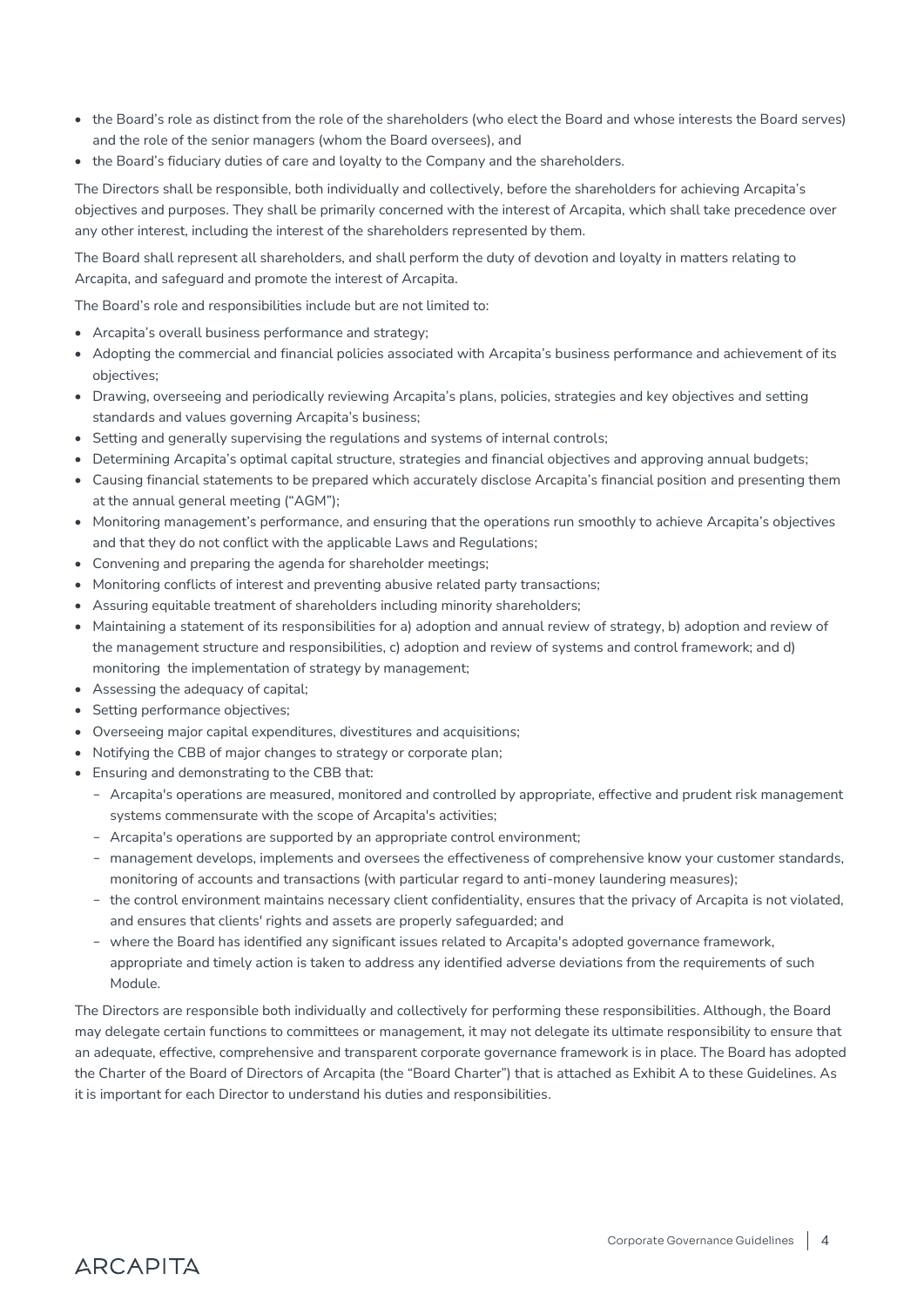#### The Chairman's Responsibilities and Duties

- 1. Without prejudice to the Board's role, the Chairman shall:
	- Represent Arcapita before others;
	- Ensure that the Directors have access to the complete and accurate information in a timely manner;
	- Ensure that the Board discusses all information and items stated in the agendas for each meeting;
	- Encourage the Directors to effectively exercise their roles in the best interest of Arcapita;
	- Ensure effective communication between Arcapita's shareholders and Board;
	- Hold meetings with non-executive and independent Directors, without the attendance of the executives, to take their views on matters related to Arcapita's activity.
- 2. The Chairman shall create an environment that encourages constructive criticism on issues in which there are diverse views among Directors, and develop and promote constructive relationships between the Board and executive management, without prejudice to the provisions of the Governance Code.

#### The Company Secretary

The Board shall have a secretary who may be appointed or removed by resolution from the Board. The secretary shall be selected from among the Directors or outside the Board. He shall assist the Chairman and Directors in carrying out their duties. The secretary responsibilities shall involve:

- Facilitating the implementation of the Board's activities and decisions.
- Coordinating the Board's meetings, records, books and documents.
- Recording minutes of meetings and sending them to the Board.
- Managing the corporate governance requirements related to the Board.
- Coordinating among the Directors regarding attendance, documents circulation, and other matters.
- Ensuring access to minutes of meetings of Board committees and including them within the Board's meeting papers.
- Coordinating all logistics related to shareholders' meetings (AGM / EGM) with the Chairman.
- Keeping records and documents relevant to the Board's activities, such as the Commercial Companies Law, articles of association, memorandum of association, commercial register and updated corporate governance rules.
- The duties assigned to the secretary by the Board or provided for elsewhere in the Governance Code.

### The Board's Meetings, Decisions and Recommendations

The Board should be collegial and deliberative, to gain the benefit of each individual Director's judgment and experience. The Chairman should take an active lead in promoting mutual trust, open discussion, constructive dissent and support for decisions after they have been made. The Board should meet at least four times in a financial year, all Directors should attend the meetings whenever possible and the Directors should maintain informal communication between meetings. Furthermore:

- The Board will meet at least four times during each financial year
- Each Director will attend at least 75% of the Board meetings within a financial year.  $1$
- It is not permissible for a Director to attend a meeting by proxy.
- The Chairman is responsible for the leadership of the Board and for the efficient functioning of the Board. The Chairman will ensure that all Directors receive an agenda, minutes of prior meetings and adequate background information in writing before each Board meeting within an adequate time and, when necessary, between Board meetings. All Directors will receive the same Board information.
- While agendas for forthcoming Board and Committee meetings are initiated by Arcapita's management, a Director is entitled to place on the agenda for a Board or Committee meeting matters that the Director reasonably considers to be important and to require consideration by the Board or the relevant Committee.

 $1$  The number of meetings represented by the 75% attendance requirement is based upon the total number of meetings held during the financial year. For example, each Director will be required to attend at least three Board meetings if the total number of meetings held during a financial year is four.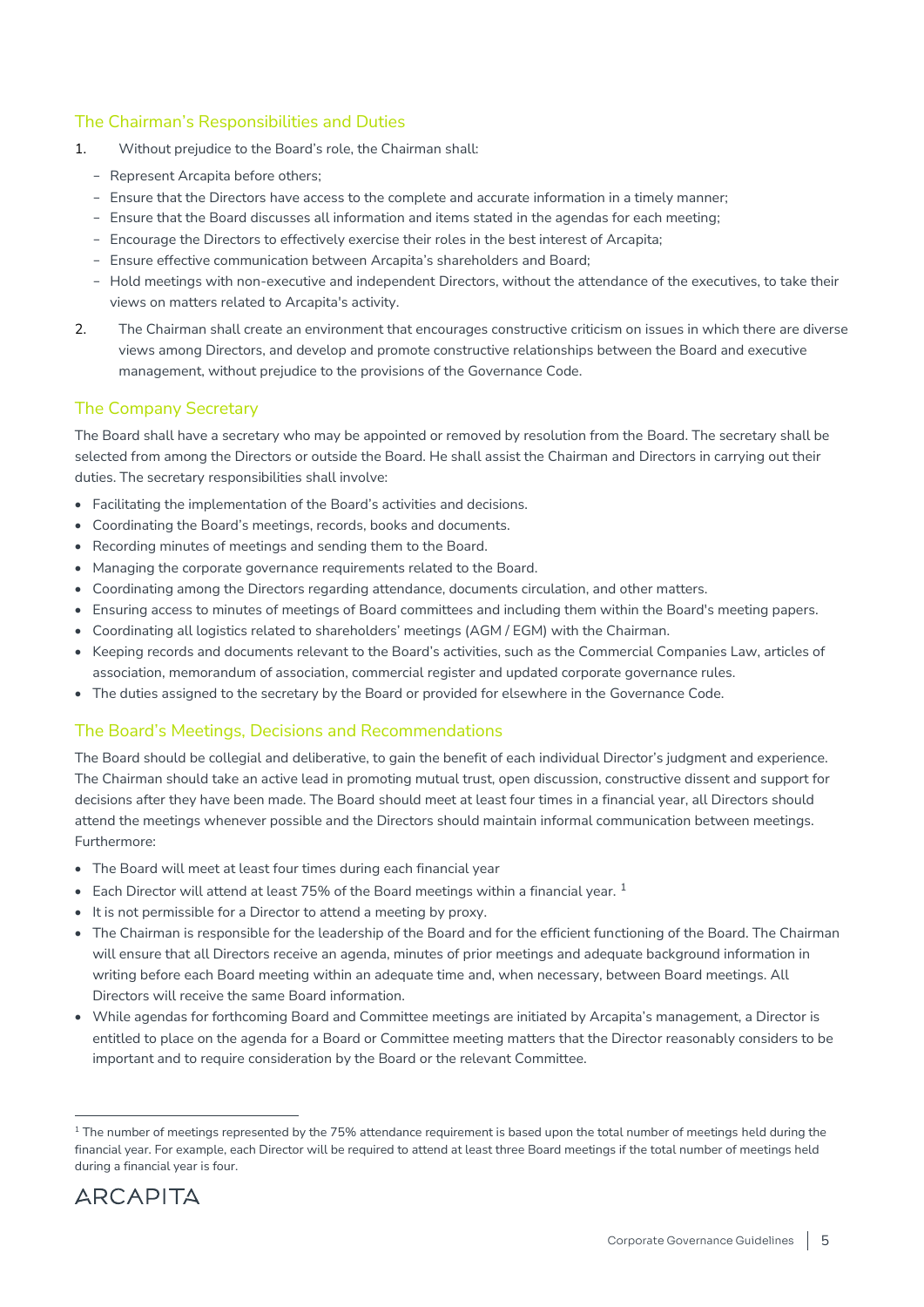- Subject to the receipt of timely information, a primary requirement of a Director's duty of care is that the Director study the materials provided to Directors in advance of the Board meeting and the meeting of any Committee on which the Director serves and prepare to contribute constructively in the deliberations of the Board and any such Committee. If sufficient information is not made available in a timely manner, a Director may request that action by the Board or a Committee be delayed until the desired information is made available to Directors for review.
- Board meetings may be held by video conference or teleconference.

See HC-1.4.4A and HC-1.4.4B, for requirements relating to recording and reporting Director non-attendance of meetings. HC-1.3.7 provides that a Director of a CBB licensed investment business may not be a Director of two investment business licensees within the same license category. If any Director holds more than one such Directorship, it is the responsibility of the Head of Compliance to confirm that the CBB is aware of such multiple directorships. Pursuant to HC-1.3.4, no person should hold more than three directorships of public companies in Bahrain, subject to the provision that such directorships should not give rise to any conflict of interest. In addition, the Board should not propose the election or re-election of any Director who holds more than three such directorships. If any then current Director or candidate for election as a Director holds more than three such directorships, it is the responsibility of the Head of Compliance to confirm that the CBB is aware of such multiple Directorships before that Director or candidate is proposed to the shareholders for re-election or election to the Board, as the case may be.

#### Directors' Independence

Every Director should bring independent judgment to decision-making. No individual or group of Directors should dominate the Board's decision making and no one individual should have unfettered powers of decision. Executive Directors should provide the Board with all relevant business and financial information within their cognizance, and should recognize that their role as a Director is different from their role as an officer. Non-executive Directors should be fully independent of management and should constructively scrutinize and challenge management including the management performance of executive Directors.

The duty of loyalty requires a Director to exercise the Director's powers in the interests of Arcapita and Arcapita's shareholders and not in the Director's own interests or in the interests of other persons or organizations. Each Director will consider himself or herself as a representative of all Arcapita shareholders. See HC-1.4.2 and HC-1.4.3 relating to the obligations of executive and non-executive Directors.

Pursuant to HC-1.5.1, at a minimum, at least one Director will be independent. Additionally, in compliance with HC-1.5.6 at least half of the Board should be comprised of non-executive Directors and at least half of those persons should be independent Directors. In compliance with HC-1.5.7 and 1.5.7A the Chairman and/or the Deputy Chairman shall not be the same person as the Chief Executive Officer.

In compliance with the CBB rules, on an annual basis the Board will review the independence of each Director based upon the criteria specified by the CBB, the interests disclosed by them in their conflict of interest questionnaires and their conduct. Prior to the end of each Board meeting, the non-executive Directors will meet alone to discuss any matters of concern. Non Board members may attend Board meetings upon invitation but may not vote or any Board matters.

#### The Board's Representation of All Shareholders

Each Director should consider himself as representing all shareholders and must act accordingly. The Board shall avoid having representatives of specific groups or interests within its membership and must not allow itself to become a battleground of vested interests. Further, the controlling shareholders shall be aware of their responsibilities to other shareholders, which are direct and separate from the responsibilities of the Board.

#### Directors' Access to Independent Advice

In compliance with HC-1.7.1 and HC-1.7.2, each Director shall have access to the Corporate Secretary of Arcapita, who has responsibility for reporting to the Board on Board procedures. Each Director shall have access to independent legal or other professional advice at Arcapita's expense. Such access to legal or other professional advice will be arranged by the Corporate Secretary upon the request of any Director. If a Director has serious concerns which cannot be resolved regarding the operation of Arcapita or a proposed Board or corporate action, such Director should consider seeking independent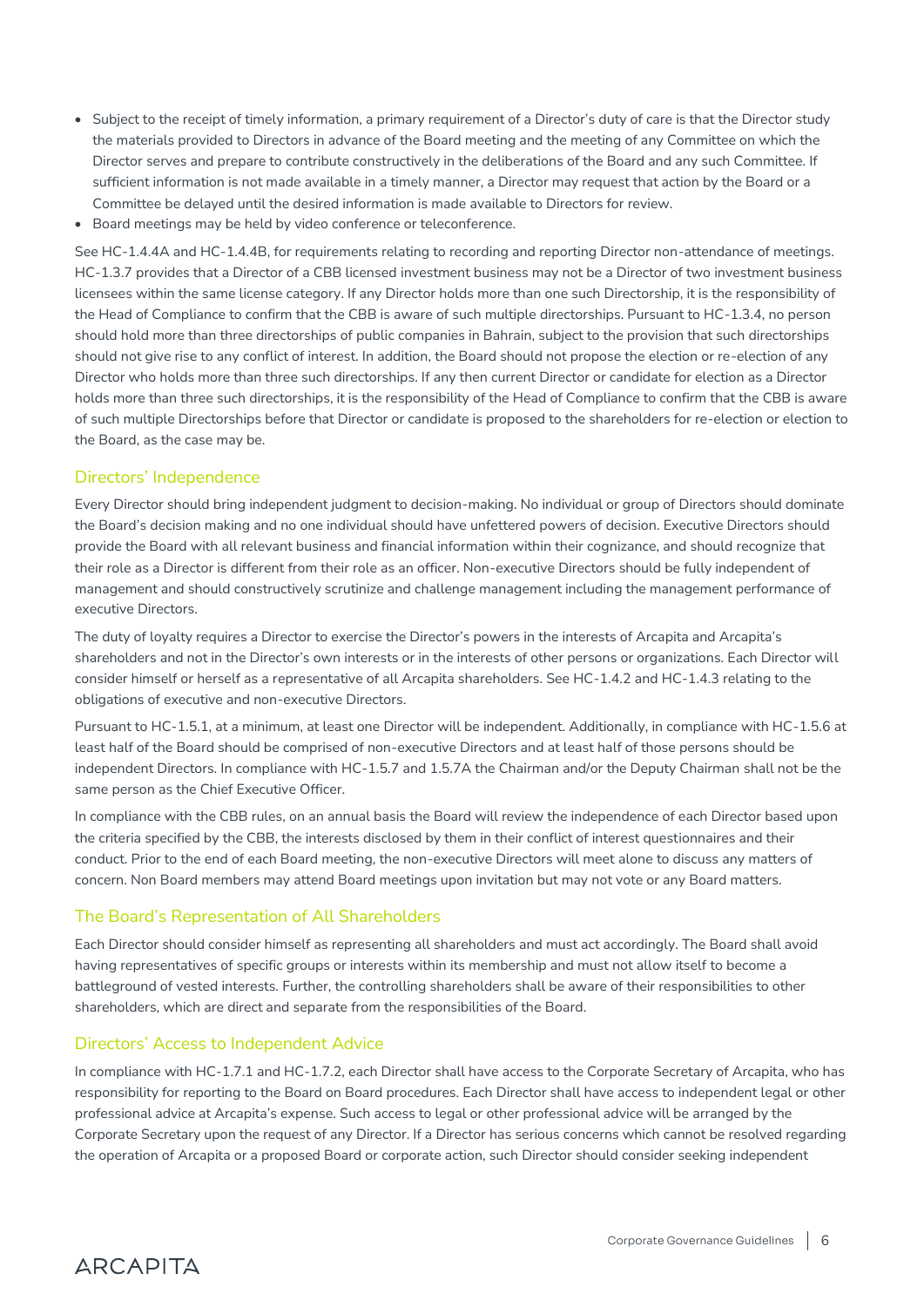advice, have such concerns recorded in the Board minutes and record dissents in connection with Board actions. A nonexecutive director may provide a written statement to the Chairman, for circulation to the board, if he has any special concerns of any serious matter that may have a material impact on Arcapita. The appointment and removal of the Corporate Secretary is a matter for the Board.

#### Directors' Communications with Management

In compliance with HC-1.8.1, the Board encourages the relevant management team members to present information on interest to the Board. The Board shall encourage the senior management to be involved in the subjects under consideration of the Board, as well as the administrative officers by virtue of their responsibilities or the individuals nominated to hold senior management positions in Arcapita, who the chief executive office believes should have access to communicate with the directors.

In line with HC-1.8.2, non-executive Directors may have free access to management through either the Chairman and Chief Executive Officer or the Chairman of the Audit Committee.

#### Committees of the Board

Acting in accordance with the CBB rules and Arcapita's Articles of Association, the Board has appointed the following Executive Committees: (i) the Audit and Risk Committee (the "ARC"), (ii) the EAC which shall perform the nominating, remuneration and corporate governance functions required by the CBB, and (iii) the Executive Investment Committee (each a "Committee", collectively the "Committees"). These Committees operate with authority delegated by the Board in accordance with their respective Charters. The Board or the respective Board committees may invite non-directors to participate in the committee's meetings, so that the committee may benefit from their experience and expertise in the financial or other subject areas.

#### Evaluation of the Board and Each Committee

Pursuant to HC-1.10, the Board shall conduct an evaluation of its performance and the performance of each Committee and each Director at least annually using the criteria listed in HC-1.10.2 - HC-1.10.4. The results of such evaluation will be reported to the shareholders at each AGM. These evaluations will be organized by the EAC, with the assistance of an external expert, if and to the extent deemed appropriate by the EAC.

# <span id="page-6-0"></span>PRINCIPLE 2: Arcapita's Approved Persons will have full loyalty to Arcapita.

### Personal Accountability

**ARCAPITA** 

The Directors and senior management shall possess knowledge of the legal and regulatory frameworks within which Arcapita operates and shall understand that they are personally accountable to Arcapita and its shareholders, in case of breach of duty of loyalty to Arcapita. The duty of loyalty includes a duty not to use property of Arcapita for his personal needs as though it was his own property, not to disclose confidential information of Arcapita or use it for his personal profit, not to take business opportunities of Arcapita for himself, not to compete in business with Arcapita, and to serve Arcapita's interest in any transactions with Arcapita in which he has a personal interest. He should be considered to have a "personal interest" in a transaction with Arcapita if he himself, or a member of his family, or another company of which he is a Director or controlling shareholder, is a party to the transaction or has a material financial interest in the transaction. (Transactions and interests which are de minimis in value should not be included).

The Directors shall disclose to Arcapita their directorship in any other company, and any other pertinent information thereto.

Arcapita encourages and requires its Approved Persons (as defined below) to conduct its business activities and transactions with honesty, integrity and loyalty. For purposes of these Guidelines, the term "Approved Person" means each Director, the Chairman and Chief Executive Officer and each head of a function in Arcapita who has been approved by the CBB ("Approved Persons").

As required by the CBB and to further enforce Arcapita's commitment to operating the entity with high business standards the Board has approved the Arcapita Code of Conduct (the "Code of Conduct"), which requires that all directors and employees: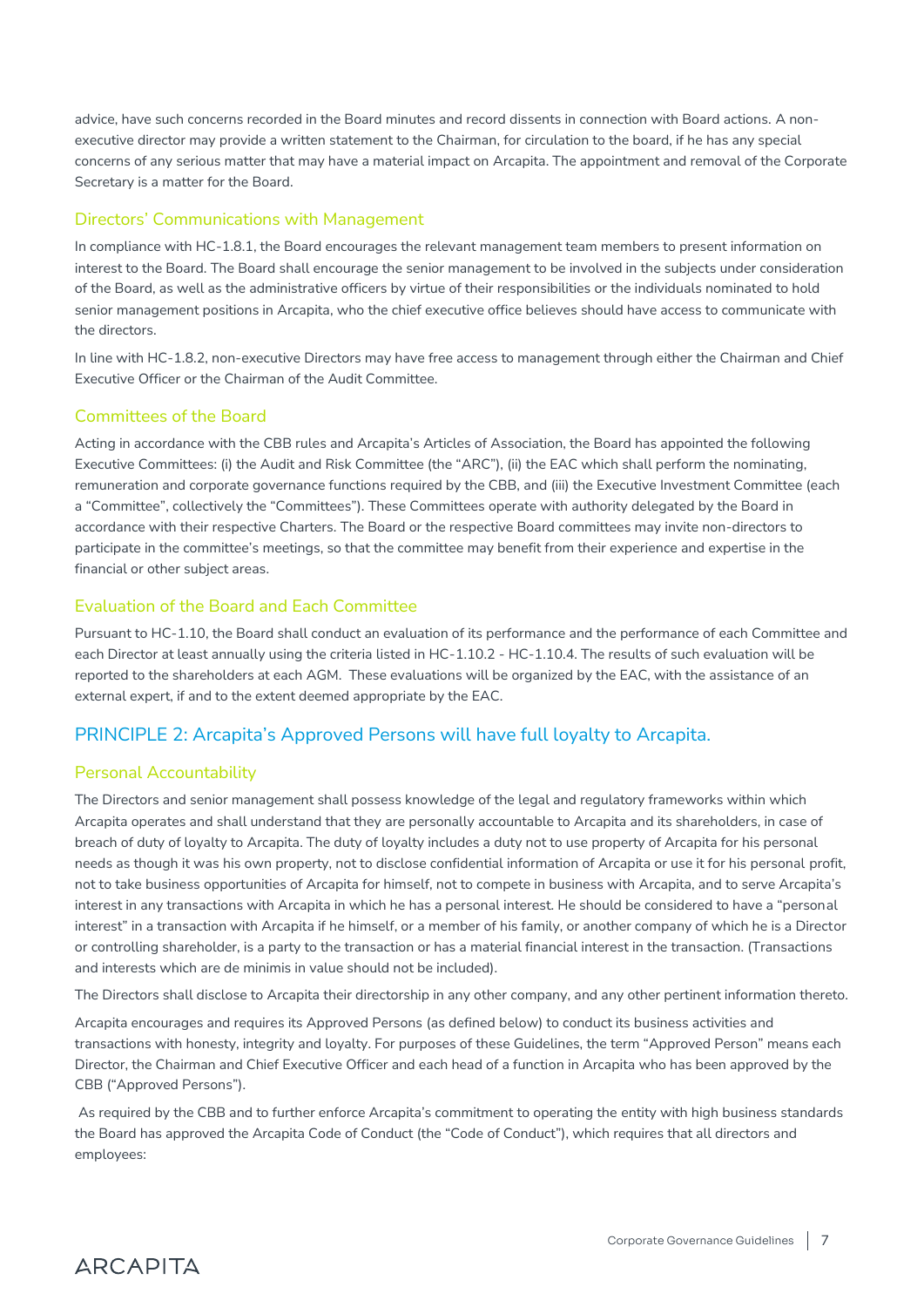- conduct themselves with integrity, honesty, leadership and professionalism in fulfilling their fiduciary responsibilities to Arcapita and its shareholders;
- respect, abide by and comply with laws and regulations relating to the activities of Arcapita;
- not take business opportunities of Arcapita or compete in business with Arcapita;
- ensure that proper judgment is exercised with regard to business decisions, necessary information has been obtained and where expert opinion or advice is required, such opinion or advice has been procured;
- maintain and preserve the confidentiality of Arcapita's business, including any information regarding its clients and shareholders;
- avoid actual or potential conflicts of interest with Arcapita and serve Arcapita's interest in any transaction where one may have a personal interest; and
- not offer or accept any substantial gifts, favors or service of any kind, to or from Arcapita, its clients, shareholders or regulatory authorities and promptly report any such gift

#### Dealing with Related Parties

Arcapita shall pursue maximum transparency and clarity with regard to dealing with Related Parties (as defined in the Governance Code).

#### Disclosure of Conflicts of Interest

Pursuant to HC-2.4.1 each Director and officer shall inform the entire Board of conflicts of interest as they arise and abstain from deliberation, discussion and voting on the matter in accordance with the relevant provisions of the Company Law. This disclosure shall include all material facts in the case of a contract or transaction involving the Director or officer. The Directors and officers will understand that any approval of a conflict transaction is effective only if all material facts are known to the authorizing persons and the conflicted person did not participate in the decision.

Arcapita will report to the general assembly the results of the related-party transactions approved by the Board. Arcapita shall disclose to its shareholders in the Annual Report any abstention from voting motivated by a conflict of interest and shall disclose to its shareholders the details of the related-party transactions.

# <span id="page-7-0"></span>PRINCIPLE 3: The Board will have rigorous controls for financial audit and reporting, internal control and compliance with law.

The Board has established an ARC and adopted an Audit Committee Charter consistent with the requirements of HC-3.2.1 and HC-3.2.2.

A majority of the members of the ARC will be independent non-executive Directors and financially qualified. The Chairman of the ARC shall not be the Chairman of the Board or any other committee established by the Board, and shall not participate as a member of any other committee. The chief executive officer shall not be a member of the ARC.

In compliance with the requirements of HC-3.3.3, the Board has adopted a whistleblower policy (the Whistleblower Policy") to encourage the disclosure of complaints and concerns regarding Arcapita's financial statements and accounting, auditing, internal control and reporting practices and to ensure that any potential issues are immediately and properly investigated and addressed. The Whistleblower Policy included as a part of the Code of Conduct is available to all employees on the Arcapita intranet.

The Chief Executive Officer and the Chief Financial Officer will state in writing to the ARC and to the Board as a whole that Arcapita's annual and interim financial statements present a true and fair view, in all material respects, of Arcapita's financial position and results of operations in accordance with International Financial Reporting Standards.

# <span id="page-7-1"></span>PRINCIPLE 4: Arcapita will have rigorous and transparent procedures for appointment, training, and evaluation of the Board.

#### Nominating Committee

**ARCAPITA** 

The Board has delegated to the EAC the authority to act as a nominating committee as required by the CBB. As required by HC-4.4.1 the details regarding EAC's responsibilities in acting as a nominating committee are set forth in the EAC Charter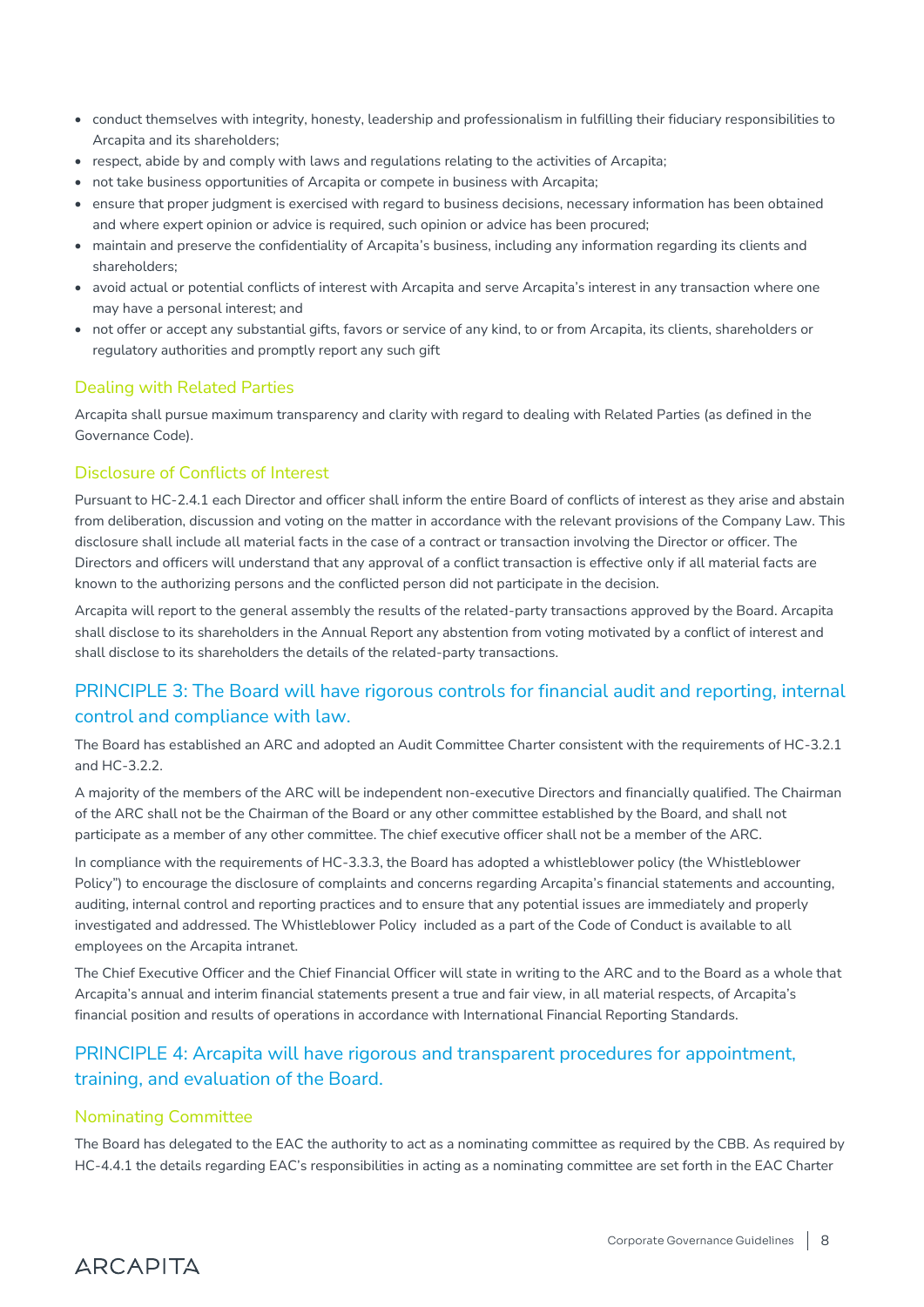attached as Exhibit B to these Guidelines. Included in the Charter are the procedures for appointment as well as the requirements under HC-4.4.1, which specifies the information regarding each candidate for election or reelection as a Director that should be provided to the shareholders with each proposal that such candidate be elected or reelected as a Director and, HC-4.4.2 which specifies the information that should be provided to the shareholders by the Chairman when it is proposed that a Director be reelected to the Board by which are hereby incorporated in the Guidelines.

#### Induction and Training of Directors

Each new Director will be provided with a formal and tailored induction which shall include meetings with senior management and presentations regarding strategic plans and significant financial, accounting, compliance and risk management issues. New directors may request copies of auditor reports. All other Directors will be invited to attend induction meetings for new Directors. The EAC in discharging its nominating duties shall also oversee Directors' corporate governance educational activities.

### <span id="page-8-0"></span>PRINCIPLE 5: Arcapita will remunerate Approved Persons fairly and responsibly.

#### Remuneration Committee

The Board has delegated to the EAC the authority to act as a remuneration committee to (i) make recommendations regarding remuneration policies and amounts for Approved Persons to the Board and (ii) recommend Director remuneration based upon attendance and performance. As required by HC-5.3.1, the details regarding EAC's responsibilities in acting as the remuneration committee are set forth in the EAC Charter.

#### Remuneration Standards

Remuneration for Approved Persons will be sufficient enough to attract, retain and motivate persons of the quality required to operate Arcapita's business without being excessive. Remuneration for non-executive Directors will not include performance-based elements such as grants of shares, share options or other deferred share-related incentive schemes. Senior management remuneration is designed to ensure that the interests of senior managers are aligned with the interests of Arcapita's shareholders. If a senior manager is a Director his remuneration will take into account his capacity as Director. All share incentive plans shall be approved by shareholders.

# <span id="page-8-1"></span>PRINCIPLE 6: The Board will establish a clear and efficient management structure for Arcapita and define the job titles, powers, roles and responsibilities.

The Board will establish a clear management structure and appoint and/or approve at a minimum the following senior managers: a Chief Executive Officer, Chief Financial Officer, Internal Auditor and a Corporate Secretary, as well as other senior managers as the Board considers appropriate including persons who occupy controlled functions, and to determine through the EAC and CEO, where relevant each such senior manager's job authorities, roles and internal reporting responsibilities. Such senior managers will enter into employment agreements prescribing each senior manager's title, authorities, duties, accountabilities and internal reporting responsibilities including those set forth in HC-6.3.2.

Arcapita shall appoint a Corporate Governance Officer whose duties shall include:

- 1. To coordinate and follow up with the Ministry of Industry, Commerce and Tourism the regulatory requirements of the company's corporate governance.
- 2. Ensure that the policies and procedures applied at the company are in accordance with the regulatory and legal requirements.
- 3. Apply and coordinate with the Board of Directors and the Corporate Governance Committee continuously to improve the implementation performance of the company.
- 4. Ensure the availability of internal control systems that guarantee the implementation of the principles of the corporate as addressed in the Bahraini Corporate Governance Code.
- 5. Review the Corporate Governance report, which is part of the company's annual report and ensure its conformity with the company's internal and regulatory requirements.

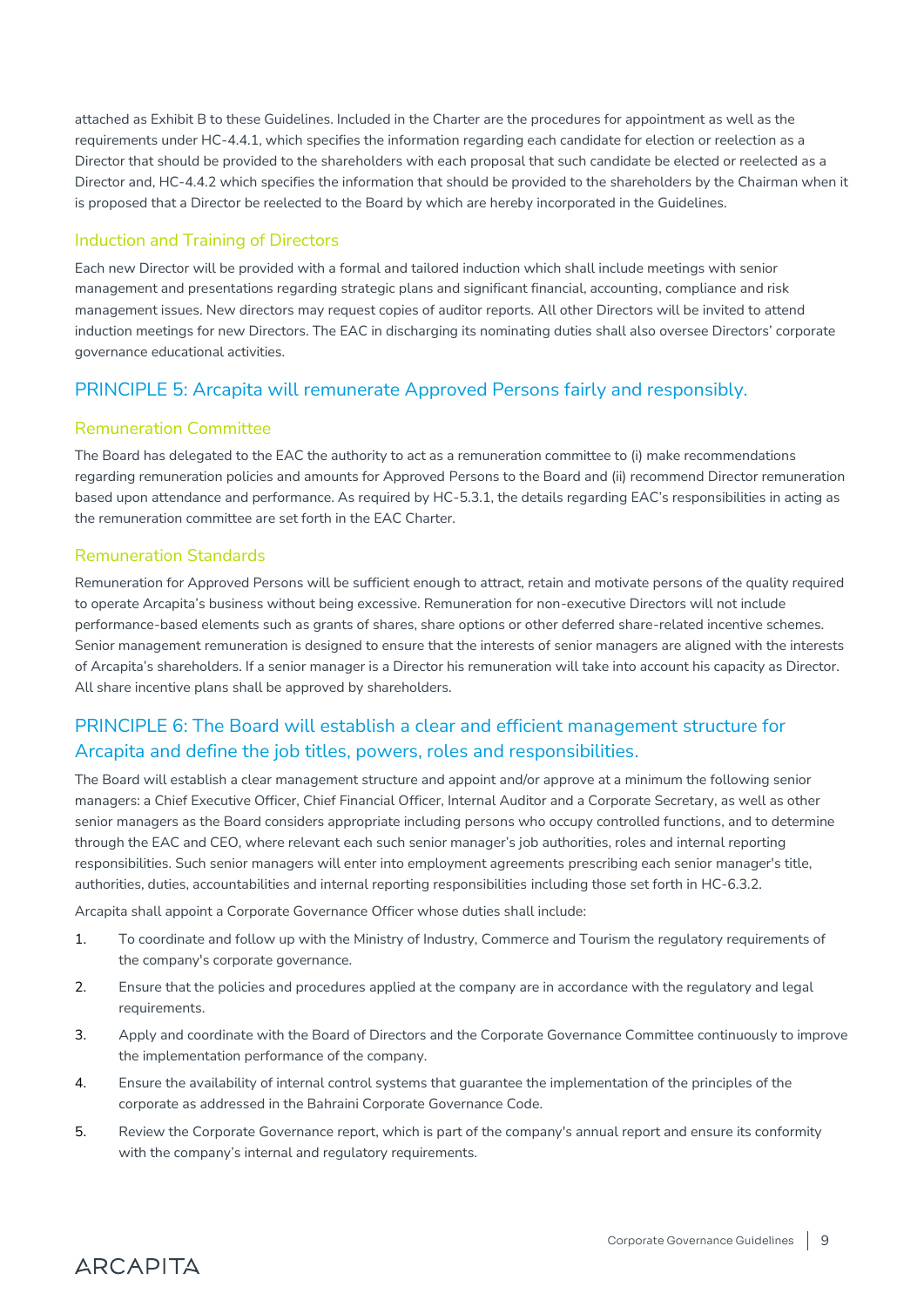# <span id="page-9-0"></span>PRINCIPLE 7: Arcapita will communicate with shareholders, encourage their participation and respect their rights.

Arcapita follows both the letter and the intent of the Company Law's requirements for shareholder's meetings by observing and complying with the following rules pursuant to HC-7.2.1 and HC-7.3.1 including:

- Notices of meetings will be honest, accurate and not misleading. They will clearly state and, where necessary, explain the nature of the business of the meeting.
- Meetings will be held during normal business hours and at a place convenient for the greatest number of shareholders to attend.
- Notices of meetings will encourage shareholders to attend shareholder meetings and, if not possible, to participate by proxy and will refer to procedures for appointing a proxy and for directing the proxy how to vote on a particular resolution. The proxy will list the agenda items and will specify the vote (such as "yes," "no" or "abstain").
- Notices will ensure that all material information and documentation is provided to shareholders on each agenda item for any shareholder meeting, including but not limited to any recommendations or dissents of Directors.
- The Board will propose a separate resolution at any meeting on each substantially separate issue, so that unrelated issues are not "bundled" together.
- In meetings where Directors are to be elected or removed the Board will ensure that each person is voted on separately, so that the shareholders can evaluate each person individually.
- The Chairman of the meeting will encourage questions from shareholders, including questions regarding the Arcapita's corporate governance guidelines.
- Directors are encouraged to attend shareholders meetings, including in particular the chairmans of the board committees in order to answer appropriate questions regarding matters within their committee's responsibility and competence.
- The minutes of the meeting will be made available to shareholders upon their request as soon as possible but not later than 30 days after the meeting. A copy of the minutes of the AGM shall be sent to the competent authority within fifteen days from the date of the meeting.
- Disclosure of all material facts will be made to the shareholders by the Chairman prior to any vote by the shareholders.
- The Chairman (and other Directors as appropriate) will maintain continuing personal contact with controllers to solicit their views and understand their concerns. The Chairman will discuss governance and strategy with controllers. The Chairman and other Directors will actively encourage the controllers to make a considered use of their position and to fully respect the rights of minority shareholders (see also HC-1.2 and 1.3 for other duties of the Chairman).

Arcapita shall have a dedicated section in its website relating to shareholders and use the section to describe the shareholders' rights to participate and vote at shareholders' meeting and shall post significant documents pertaining to meetings including the full text of notices and minutes. It shall also encourage electronic means of communication with its shareholders.'

# <span id="page-9-1"></span>PRINCIPLE 8: Arcapita shall disclose its corporate governance.

#### Disclosure under the Company Law and CBB Requirements

In compliance with the CBB requirements, these Guidelines will be published on the Arcapita website. At each AGM, the Board will report to the shareholders on Arcapita's compliance with these Guidelines and the Governance Code, and explain the extent, if any, to which the Board has varied from the Guidelines or believes that variance or non-compliance was justified. The Board will also report at each AGM on the corporate governance matters required under the CBB rules and such information will be held at Arcapita's premises.

#### Board's Responsibility for Disclosure

**ARCAPITA** 

The Board is responsible for overseeing the process of disclosure and communication with Arcapita's internal and external stakeholders. The Board is responsible to ensure that the disclosures made by Arcapita are fair, transparent, comprehensive and timely and reflect the character of Arcapita and the nature, complexity and risks inherent in Arcapita's business activities. The EAC shall be responsible for developing and recommending changes from time to time in Arcapita's corporate governance framework.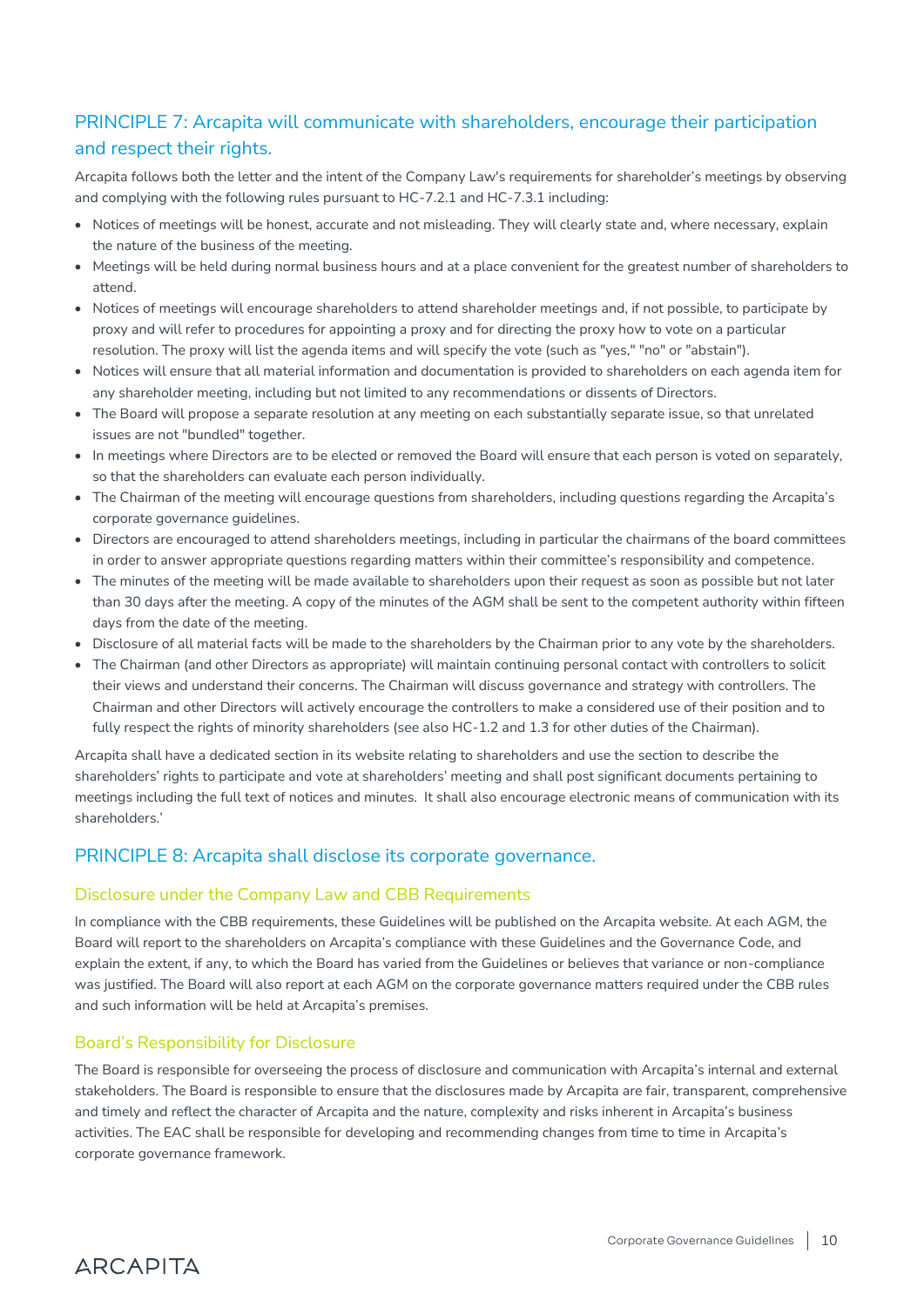# <span id="page-10-0"></span>PRINCIPLE 9: As an Islamic Investment Business, Arcapita will follow the principles of Islamic Shari'ah.

As Arcapita is an Islamic Investment Business Licensee, Arcapita will be at all times Shari'ah compliant. In compliance with -9.2.1 Arcapita has a Shari'ah Supervisory Board comprised of at least three Shari'ah scholars which complies with AAOIFI's Governance Standards for Islamic Financial Institutions No.1 and 2. Arcapita complies with AAOIFI issued accounting standards as well as applicable Shari'ah pronouncements issued by the Shari'ah Board of AAOIFI, consistent with and as interpreted by the rulings of Arcapita's Shari'ah Supervisory Board.

# <span id="page-10-1"></span>PRINCIPLE 10: Ensure the integrity of the financial statements submitted to shareholders through appointment of external auditors.

#### Selection of the External Auditor

The shareholders shall at their AGM appoint one or more auditors for Arcapita and determine their fees upon the proposal of the Board, while taking into consideration the following:

- The auditor shall be nominated by ARC's recommendation to the Board. If the Board adopts this recommendation, it shall be included in the AGM's agenda;
- The auditor shall be a firm that is recorded in the auditor register with the Ministry;
- The auditor shall be independent from Arcapita and its Board;
- The auditor shall be well-qualified, competent, highly-reputed and professionally experienced; and
- The partner responsible for auditing the company shall be rotated once every three years at a maximum.

# <span id="page-10-2"></span>PRINCIPLE 11: Arcapita shall seek through social responsibility to exercise its role as a good citizen.

Arcapita will adopt a social responsibility policy (the "SRP"). The SRP will outline Arcapita's corporate social responsibility philosophy, policies and principles towards the community. This includes the budget allocated towards social responsibility requirements, the available means of support and participation, the values and principles Arcapita seeks to achieve through its various social responsibility activities and the community segments/social areas targeted by Arcapita.

Arcapita shall disclose in its annual report, a report on its corporate social responsibility activities. The report shall explain these activities and the amounts spent thereon, and measure their impact and sustainability.